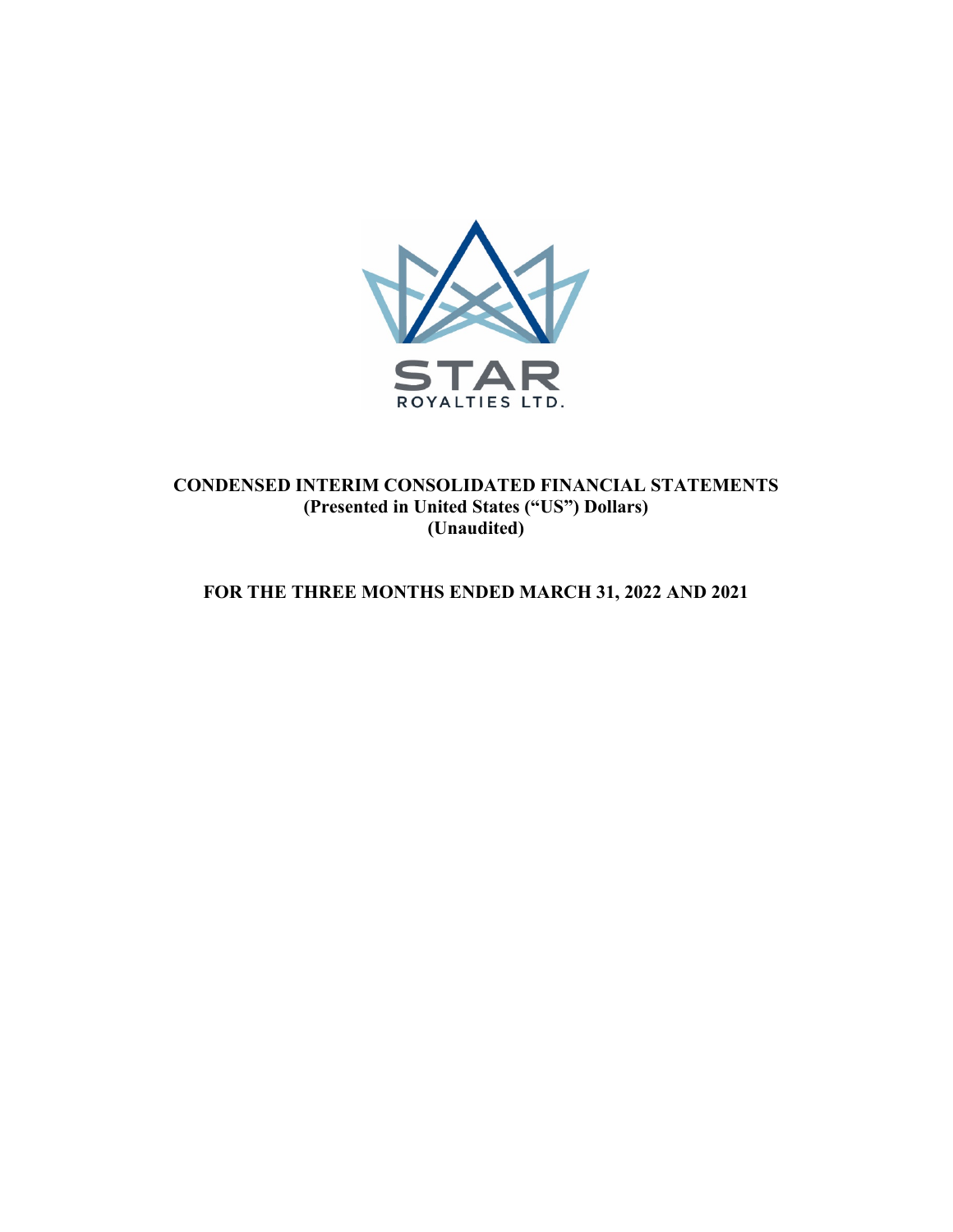# **NOTICE OF NO AUDITOR REVIEW OF CONDENSED INTERIM CONSOLIDATED FINANCIAL STATEMENTS**

Under National Instrument 51-102, Part 4, subsection 4.3(3), if an auditor has not performed a review of the condensed interim consolidated financial statements, they must be accompanied by a notice indicating that the condensed interim consolidated financial statements have not been reviewed by an auditor.

The accompanying unaudited condensed interim consolidated financial statements of Star Royalties Ltd. have been prepared by management and approved by the Audit Committee and the Board of Directors of the Company and are the responsibility of the Company's management.

The Company's independent auditor has not performed a review of these condensed interim consolidated financial statements in accordance with the standards established by the Canadian Institute of Chartered Professional Accountants for a review of interim consolidated financial statements by an entity's auditor.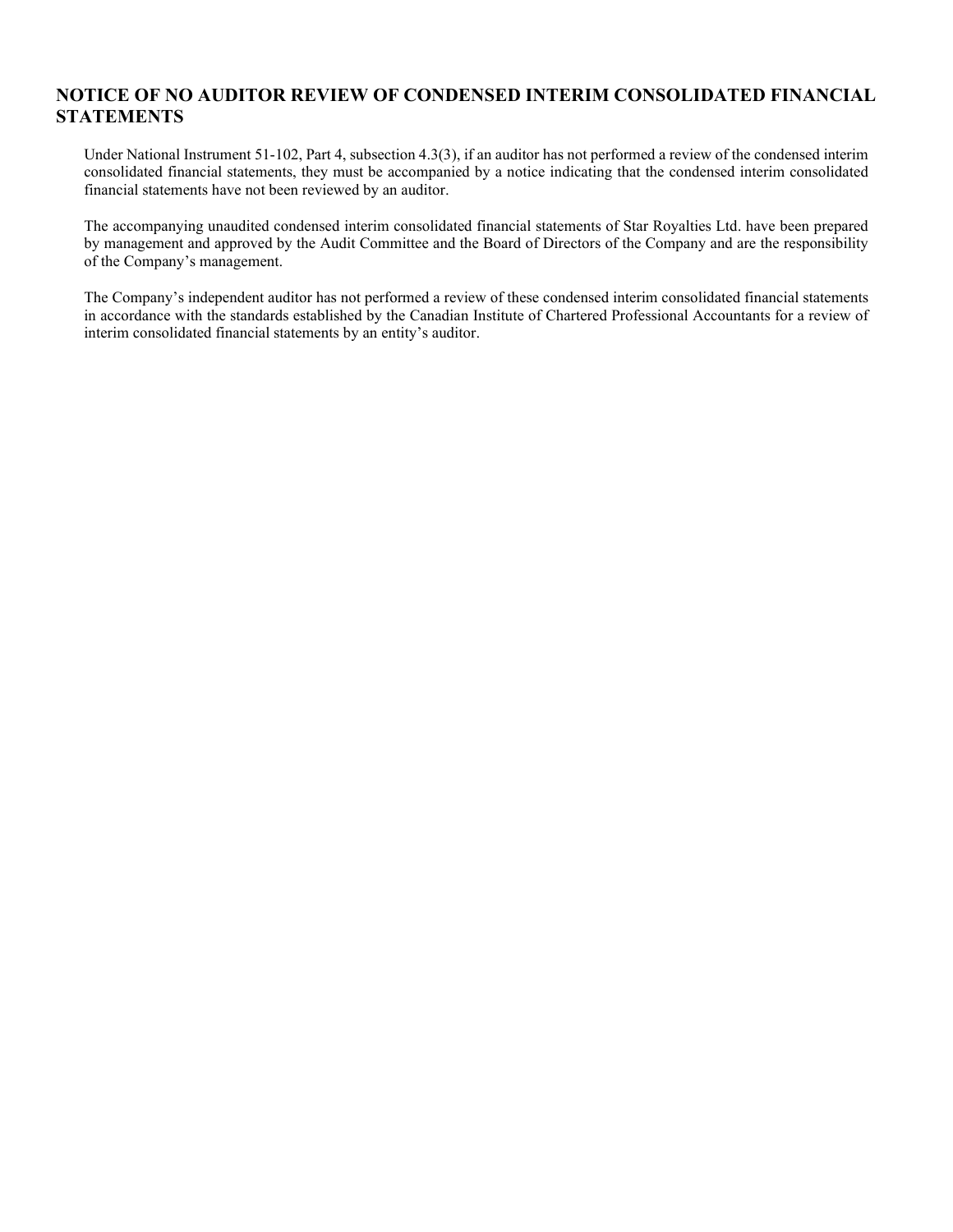# **STAR ROYALTIES LTD.**

CONDENSED INTERIM CONSOLIDATED STATEMENTS OF FINANCIAL POSITION (Presented in US Dollars) (Unaudited) As At

|                                             |               | March 31,<br>2022 |               | December 31,<br>2021 |
|---------------------------------------------|---------------|-------------------|---------------|----------------------|
| <b>ASSETS</b>                               |               |                   |               |                      |
| <b>Current</b>                              |               |                   |               |                      |
| Cash and cash equivalents                   | $\mathbf S$   | 2,890,687         | <sup>\$</sup> | 4,160,206            |
| Receivables (Note 5)<br>Prepaids and other  |               | 425,508<br>90,038 |               | 283,472<br>61,366    |
|                                             |               |                   |               |                      |
|                                             |               | 3,406,233         |               | 4,505,044            |
| Non-current                                 |               |                   |               |                      |
| Royalty and stream interests (Note 6)       |               | 27,677,400        |               | 26,711,573           |
|                                             | <sup>\$</sup> | 31,083,633        | \$            | 31,216,617           |
| <b>LIABILITIES AND SHAREHOLDERS' EQUITY</b> |               |                   |               |                      |
| <b>Current</b>                              |               |                   |               |                      |
| Accounts payable and accrued liabilities    | \$            | 348,809           | \$            | 435,723              |
|                                             |               | 348,809           |               | 435,723              |
| Shareholders' equity                        |               |                   |               |                      |
| Share capital (Note 8)                      |               | 28,330,033        |               | 28,008,825           |
| Contributed surplus                         |               | 5,793,059         |               | 5,888,237            |
| Accumulated other comprehensive income      |               | 893,450           |               | 459,157              |
| Deficit                                     |               | (4,281,718)       |               | (3,575,325)          |
|                                             |               | 30,734,824        |               | 30,780,894           |
|                                             | \$            | 31,083,633        | S             | 31,216,617           |

Subsequent events (Note 12)

Approved on behalf of the Board of Directors

| "Alexandre Pernin" | Jirector | <i>"Kylie Dickson"</i> | Jirector |
|--------------------|----------|------------------------|----------|
| Alexandre Pernin.  |          | Kylie Dickson          |          |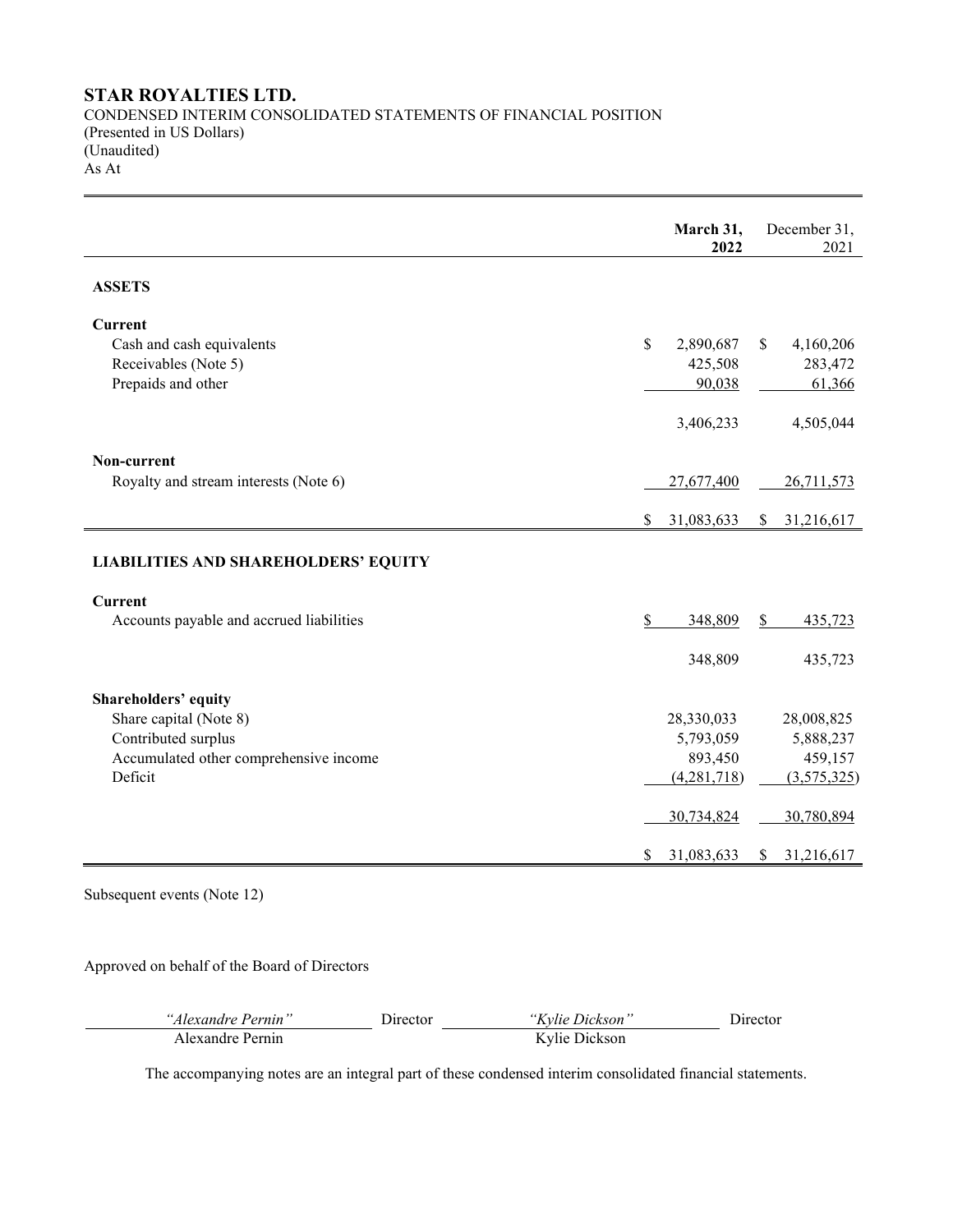# **STAR ROYALTIES LTD.**

CONDENSED INTERIM CONSOLIDATED STATEMENTS OF LOSS AND OTHER COMPREHENSIVE LOSS (Presented in US Dollars) (Unaudited)

|                                                                                                  | For the Three<br><b>Months Ended</b><br>March 31, 2022 | For the Three<br>Months Ended<br>March 31, 2021 |
|--------------------------------------------------------------------------------------------------|--------------------------------------------------------|-------------------------------------------------|
| <b>Revenue</b>                                                                                   |                                                        |                                                 |
| Royalty income                                                                                   | \$<br>215,361                                          | \$<br>146,072                                   |
| <b>Costs of sales</b>                                                                            |                                                        |                                                 |
| Depletion (Note 3c)                                                                              | (172, 234)                                             | (152, 258)                                      |
| Gross profit/(loss)                                                                              | 43,127                                                 | (6,186)                                         |
| <b>Expenses</b>                                                                                  |                                                        |                                                 |
| Marketing and shareholder communications                                                         | 52,878                                                 | 40,926                                          |
| Management compensation (Note 7)                                                                 | 304,604                                                | 221,291                                         |
| Office and miscellaneous                                                                         | 74,354                                                 | 57,698                                          |
| Professional fees                                                                                | 90,530                                                 | 285,160                                         |
| Share-based compensation (Notes 7 and 8)                                                         | 226,030                                                | 354,155                                         |
| <b>Total expenses</b>                                                                            | (748, 396)                                             | (959, 230)                                      |
| Other income/(loss)                                                                              |                                                        |                                                 |
| Interest income                                                                                  | 771                                                    | 3,985                                           |
| Foreign exchange loss                                                                            | (1,895)                                                | (13, 441)                                       |
| <b>Net loss</b>                                                                                  | (706, 393)                                             | (974, 872)                                      |
| Other comprehensive income                                                                       |                                                        |                                                 |
| Items that may be reclassified subsequently to profit or loss<br>Currency translation adjustment | 434,293                                                | 58,243                                          |
| Total other comprehensive income                                                                 | 434,293                                                | 58,243                                          |
| <b>Total comprehensive loss</b>                                                                  | \$<br>(272,100)                                        | \$<br>(916, 629)                                |
| Basic and diluted loss per common share                                                          | \$<br>(0.01)                                           | \$<br>(0.02)                                    |
| Weighted average number of common shares outstanding - basic and<br>diluted                      | 72,911,437                                             | 49,346,366                                      |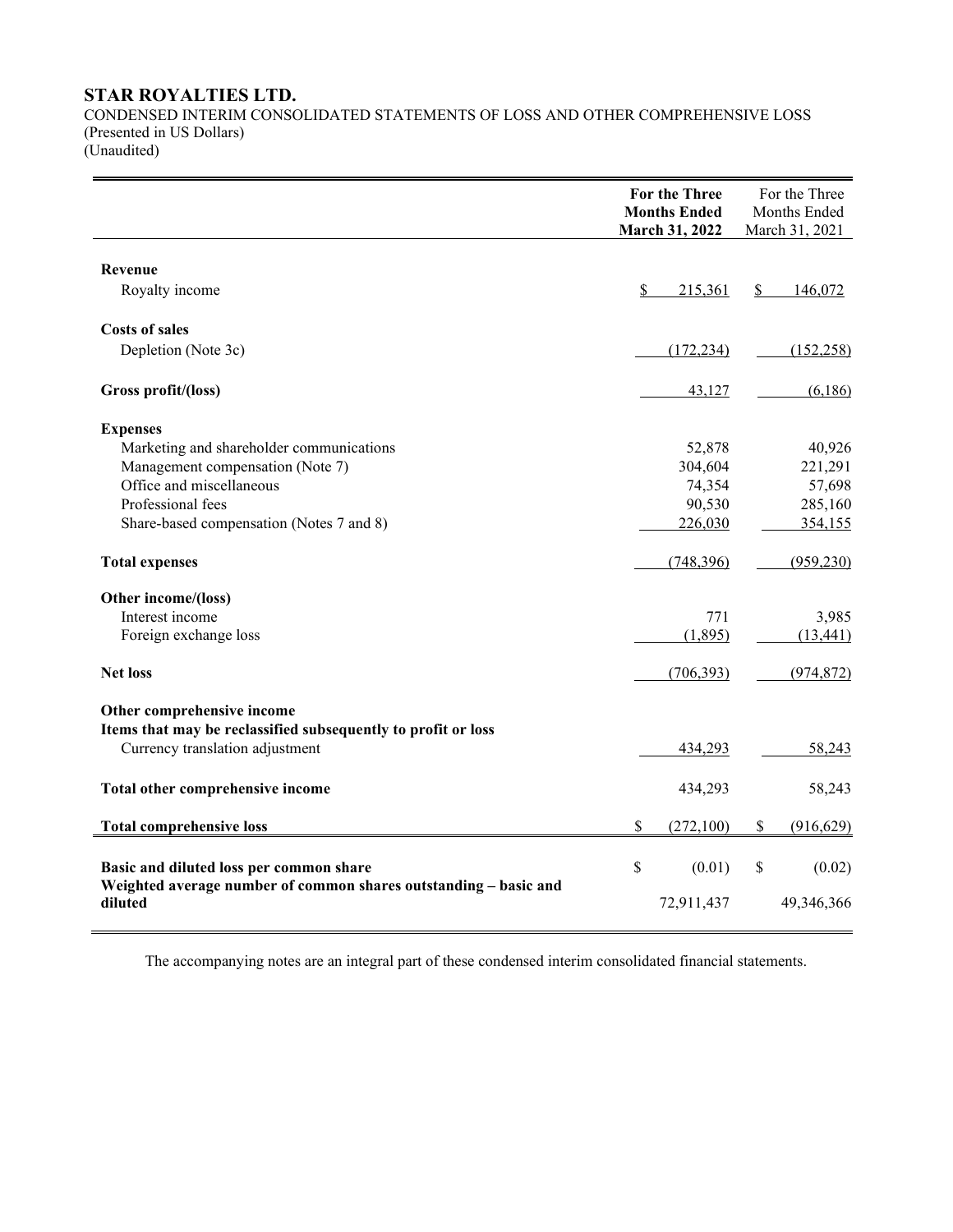# **STAR ROYALTIES LTD.**

CONDENSED INTERIM CONSOLIDATED STATEMENTS OF CASH FLOWS (Presented in US Dollars) (Unaudited)

|                                                              |    | <b>For the Three</b> |   | For the Three  |
|--------------------------------------------------------------|----|----------------------|---|----------------|
|                                                              |    | <b>Months Ended</b>  |   | Months Ended   |
|                                                              |    | March 31, 2022       |   | March 31, 2021 |
|                                                              |    |                      |   | (Note 3c)      |
| <b>CASH FLOWS FROM OPERATING ACTIVITIES</b>                  |    |                      |   |                |
| Loss for the period                                          | \$ | (706,393)            | S | (974, 872)     |
| Items not affecting cash:                                    |    |                      |   |                |
| Depletion (Note 3c)                                          |    | 172,234              |   | 152,258        |
| Foreign exchange loss                                        |    | 1,895                |   | 13,441         |
| Share-based compensation                                     |    | 226,030              |   | 354,155        |
| Non-cash working capital items changes:                      |    |                      |   |                |
| Accounts payable and accrued liabilities                     |    | (93, 389)            |   | 116,067        |
| Prepaid and other                                            |    | (27,661)             |   | 48,344         |
| Receivables                                                  |    | (137, 341)           |   | (210, 151)     |
| Net cash used in operating activities                        |    | (564, 625)           |   | (500, 758)     |
| <b>CASH FLOWS FROM INVESTING ACTIVITIES</b>                  |    |                      |   |                |
| Purchase of royalty and stream interests (Note 6)            |    | (722,078)            |   | (6,008,911)    |
| Net cash used by investing activities                        |    | (722,078)            |   | (6,008,911)    |
| <b>CASH FLOWS FROM FINANCING ACTIVITIES</b>                  |    |                      |   |                |
| Proceeds from issuance of shares                             |    |                      |   | 18,379,529     |
| Proceeds from issuance of warrants                           |    |                      |   | 2,772,665      |
| Issuance costs                                               |    |                      |   | (1,631,274)    |
| Exercise of warrants                                         |    |                      |   | 5.799          |
| Net cash provided by financing activities                    |    |                      |   | 19,526,719     |
|                                                              |    |                      |   |                |
| Change in cash and cash equivalents for the period           |    | (1,286,703)          |   | 13,017,050     |
| Effect of exchange rate changes on cash and cash equivalents |    | 17,184               |   | 98,294         |
| Cash and cash equivalents, beginning of period               |    | 4,160,206            |   | 1,988,993      |
| Cash and cash equivalents, end of period                     | S  | 2,890,687            | S | 15,104,337     |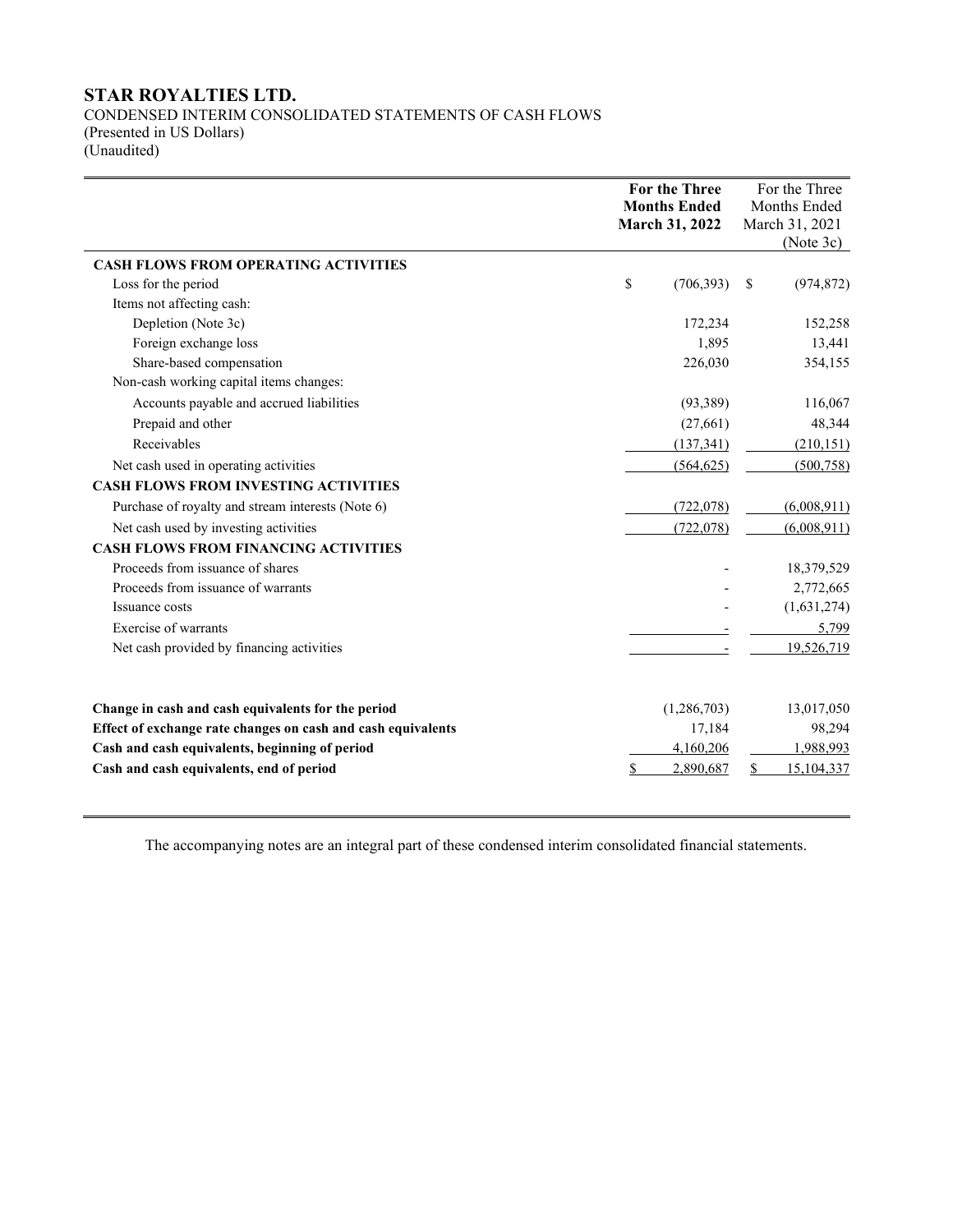# **STAR ROYALTIES LTD.**  CONDENSED INTERIM CONSOLIDATED STATEMENTS OF CHANGES IN SHAREHOLDERS' EQUITY (Presented in US Dollars) (Unaudited)

|                                                                                  |                          | <b>Share Capital</b> |               |               |                            |    |                                                     |    |             |               |              |
|----------------------------------------------------------------------------------|--------------------------|----------------------|---------------|---------------|----------------------------|----|-----------------------------------------------------|----|-------------|---------------|--------------|
|                                                                                  | <b>Number</b>            |                      | Amount        |               | <b>Contributed surplus</b> |    | <b>Accumulated other</b><br>comprehensive<br>income |    | Deficit     |               | Total        |
| <b>Balance, December 31, 2020</b><br>Units issued on initial public offering and | 33,018,137               | <sup>\$</sup>        | 12,786,743    | <sup>\$</sup> | 144,716                    | \$ | 459,289                                             | \$ | (906, 043)  | <sup>\$</sup> | 12,484,705   |
| overallotment exercised                                                          | 38,055,500               |                      | 16,048,245    |               | 5,104,949                  |    |                                                     |    |             |               | 21,153,194   |
| Issuance costs                                                                   | $\overline{\phantom{a}}$ |                      | (1, 534, 786) |               | (223, 557)                 |    |                                                     |    |             |               | (1,758,343)  |
| Exercise of warrants                                                             | 7,200                    |                      | 6,262         |               | (463)                      |    |                                                     |    |             |               | 5,799        |
| Share-based compensation                                                         |                          |                      |               |               | 354,532                    |    |                                                     |    |             |               | 354,532      |
| Loss and other comprehensive loss                                                |                          |                      |               |               |                            |    | 58,243                                              |    | (974, 872)  |               | (916, 629)   |
| Balance, March 31, 2021                                                          | 71,080,837               | S                    | 27,306,464    |               | 5,380,177                  |    | 517,532                                             | S. | (1,880,915) | S             | 31, 323, 258 |
| Balance, December 31, 2021                                                       | 72,740,141               | - \$                 | 28,008,825    | -S            | 5,888,237                  | \$ | 459,157                                             | \$ | (3,575,325) | <sup>\$</sup> | 30,780,894   |
| Shares issued on vesting of share units (Note 8)                                 | 416,665                  |                      | 176,492       |               | (176, 492)                 |    |                                                     |    |             |               |              |
| Expiry of broker warrants                                                        |                          |                      | 144,716       |               | (144, 716)                 |    |                                                     |    |             |               |              |
| Share-based compensation (Note 7 and 8)                                          |                          |                      |               |               | 226,030                    |    |                                                     |    |             |               | 226,030      |
| Loss and other comprehensive loss                                                |                          |                      |               |               |                            |    | 434,293                                             |    | (706, 393)  |               | (272,100)    |
| Balance, March 31, 2022                                                          | 73,156,806               | S                    | 28,330,033    | <b>S</b>      | 5,793,059                  | S  | 893,450                                             |    | (4,281,718) | <sup>\$</sup> | 30,734,824   |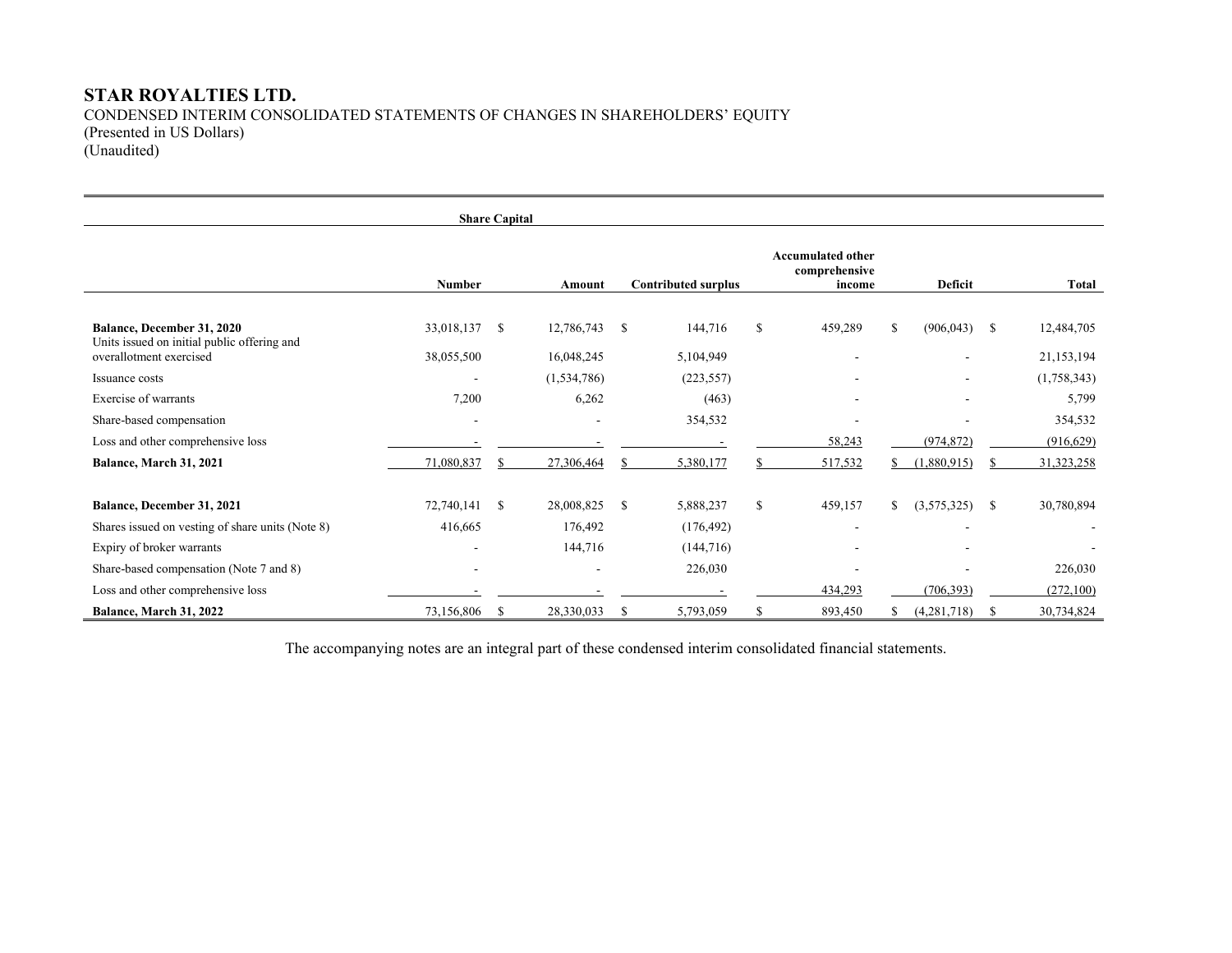## **1. NATURE AND CONTINUANCE OF OPERATIONS**

Star Royalties Ltd. (the "Company") was incorporated in Canada under the Canada Business Corporations Act on February 15, 2018. The Company is a precious metals and green royalty and streaming investment company. The head office, records office, and principal address of the Company is 902-18 King Street East, Toronto, Ontario, M5C 1C4. The Company listed its common shares and warrants on the TSX Venture Exchange in February 2021 under the symbols "STRR" and STRR.WT", respectively. The Company's common shares are also traded on the OTCQX under the symbol "STRFF".

In February 2021, the Company completed its initial public offering ("IPO") and commenced trading on the TSX Venture Exchange ("TSX-V") under the symbol "STRR". As a result of the proceeds generated from the IPO, the cash that was on hand as at March 31, 2022 and the expected proceeds from the private placement as announced in March 2022 (Note 12b), the Company believes that it is in a position to meet its obligations and other commitments in the normal course.

These condensed interim consolidated financial statements were approved and authorized for issue by the Board of Directors of the Company on May 30, 2022.

# **2. COVID-19 UNCERTAINTIES**

In March 2020 the World Health Organization declared coronavirus COVID-19 a global pandemic. This contagious disease outbreak, which has continued to spread, and any related adverse public health developments, has adversely affected workforces, economies, and financial markets globally, potentially leading to an economic downturn. The full extent and impact of the COVID-19 pandemic are unknown and to date has included volatility in financial markets, a slowdown in economic activity and volatility in commodity prices. The Company completed a review of all operations on which the Company holds royalty, stream and other interests to identify the impacts of COVID-19. Based on the review COVID-19 was not considered to have a material impact on any of the Company's investments and as such at March 31, 2022, the Company has not recorded any adjustments directly attributable to the COVID-19 pandemic.

# **3. BASIS OF PREPARATION**

#### **(a) Statement of compliance**

These condensed interim consolidated financial statements, including comparatives, have been prepared in accordance with International Financial Reporting Standards ("IFRS") as issued by the International Accounting Standards Board ("IASB") applicable to the preparation of interim financial statements, including International Accounting Standards ("IAS") 34 "Interim Financial Reporting".

This condensed interim consolidated financial report does not include all of the information required of a full annual financial report and is intended to provide users with an update in relation to events and transactions that are significant to an understanding of the changes in financial position and performance of the Company since the end of the last annual reporting period. It is therefore recommended that this financial report be read in conjunction with the annual audited consolidated financial statements of the Company for the year ended December 31, 2021. The accounting policies applied in preparation of these condensed interim consolidated financial statements are consistent with those applied and disclosed in the Company's audited consolidated financial statements for the year ended December 31, 2021.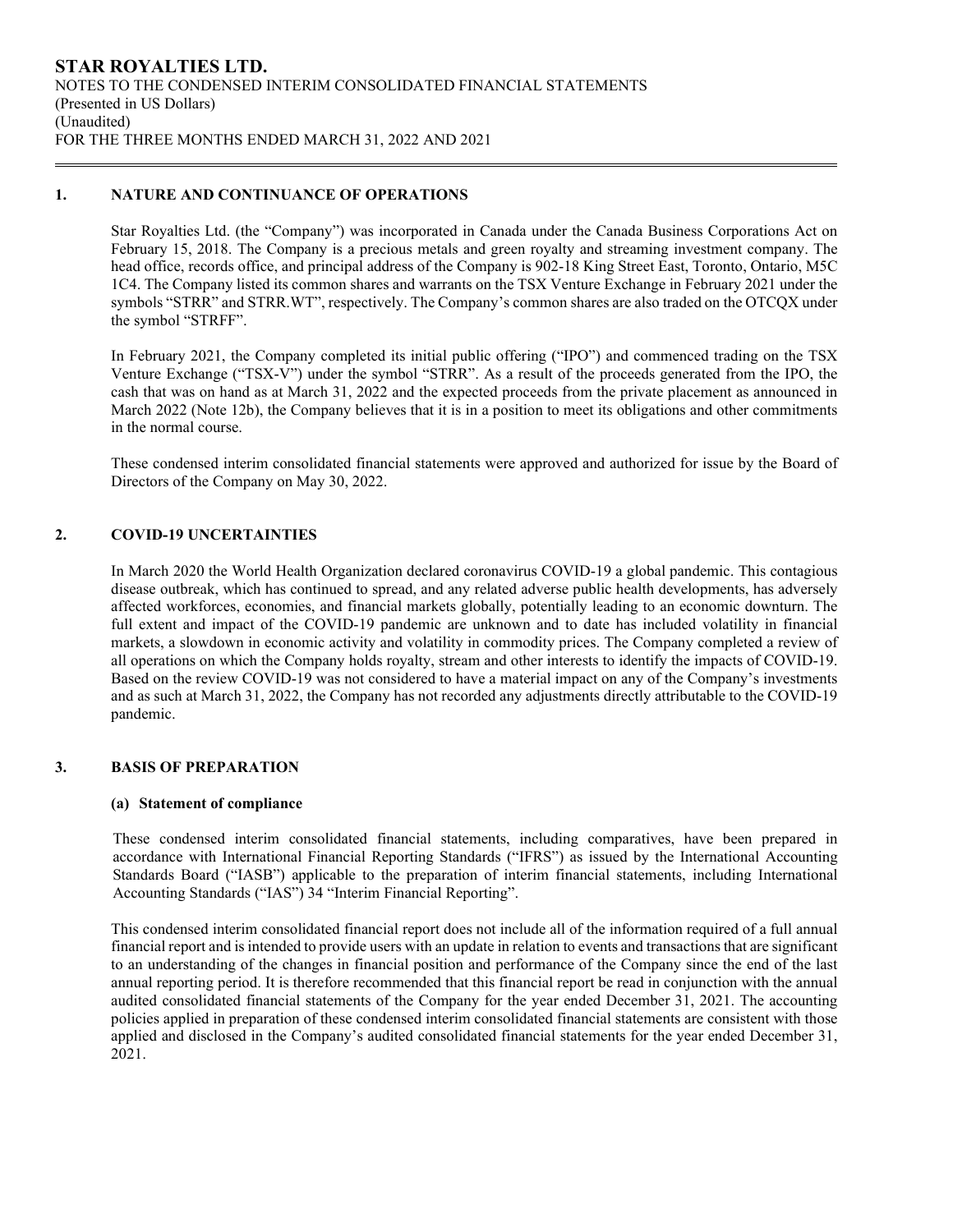### **3. BASIS OF PREPARATION (CONTINUED)**

#### **(b) Basis of measurement**

These condensed interim consolidated financial statements have been prepared on a historical cost basis, except for certain financial instruments which are measured at their fair value as set out in the accounting policies in Note 5 of the audited consolidated financial statements for the year ended December 31, 2021.

### **(c) Recast for prior period**

During the year ended December 31, 2021, the Company recorded additional depletion on the Keysbrook royalty asset. The additional depletion recorded included additional \$44,579 depletion expense relating to the three months ended March 31, 2021. As a result of this adjustment, the condensed interim consolidated statement of loss and comprehensive loss for the three months ended March 31, 2021 has been recast, with depletion increased to \$152,258. The net impact was an increase to net loss by \$44,579 for the three months ended March 31, 2021.

In addition, certain non-cash working capital changes for the three months ended March 31, 2021 has been reclassified from cash flow from operating activities to cash flow from financing activities in the condensed interim consolidated statements of cash flows.

#### **4. USE OF ESTIMATES, ASSUMPTIONS AND JUDGEMENTS**

#### **Significant Accounting Judgments and Estimates**

The preparation of these condensed interim consolidated financial statements requires management to make judgments and estimates and form assumptions that affect the reported amounts of assets and liabilities at the date of the financial statements and reported amounts of expenses during the reporting period. On an ongoing basis, management evaluates its judgments and estimates in relation to assets, liabilities and expenses. Management uses historical experience and various other factors it believes to be reasonable under the given circumstances as the basis for its judgments and estimates. Actual outcomes may differ from these estimates.

In preparing these condensed interim consolidated financial statements, the Company applied the significant accounting judgements and estimates as disclosed in Note 4 of the audited financial statements for the year ended December 31, 2021.

# **5. RECEIVABLES**

|                                                                | March 31,<br>2022     | December 31,<br>2021 |
|----------------------------------------------------------------|-----------------------|----------------------|
| Goods and service tax ("GST") receivable<br>Royalty receivable | 207,383 \$<br>218,125 | 173,181<br>110,291   |
| Total                                                          | 425,508               | 283,472              |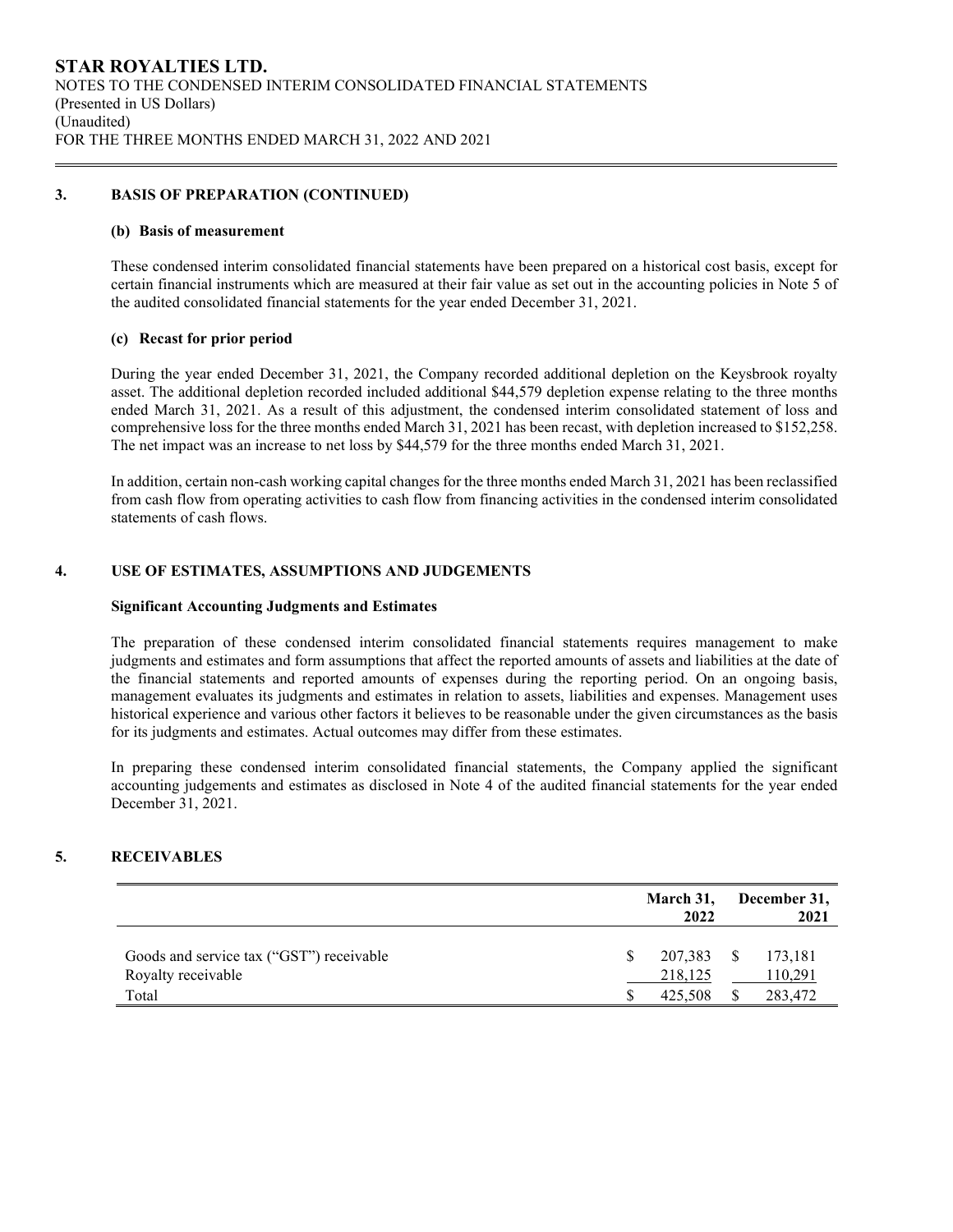## **6. ROYALTY AND STREAM INTERESTS**

|                              |    | <b>Mining Royalties</b> | <b>Stream Interests</b> |    | Carbon Credit &<br><b>Other Rovalties</b> |    | Total      |
|------------------------------|----|-------------------------|-------------------------|----|-------------------------------------------|----|------------|
| Cost, December 31, 2020      | \$ | 3,569,958               | \$<br>6,652,716         | \$ | 129,490                                   | \$ | 10,352,164 |
| Additions during the year    |    | 10,702,142              | 6,008,948               |    | 242,502                                   |    | 16,953,592 |
| Foreign currency translation |    | 53,861                  | (15,277)                |    | (1,822)                                   |    | 36,762     |
| Cost, December 31, 2021      | \$ | 14,325,961              | \$<br>12,646,387        | \$ | 370,170                                   | S  | 27,342,518 |
| Additions during the period  |    | ٠                       |                         |    | 722,078                                   |    | 722,078    |
| Foreign currency translation |    | 210,838                 | 194.545                 |    | 10,600                                    |    | 415,983    |
| <b>Cost. March 31, 2022</b>  | S  | 14,536,799              | 12,840,932              | S  | 1.102.848                                 |    | 28,480,579 |

|                                                    |   | <b>Mining Royalties</b> |    | <b>Stream Interests</b> | Carbon Credit &<br><b>Other Rovalties</b> |           |   | Total      |
|----------------------------------------------------|---|-------------------------|----|-------------------------|-------------------------------------------|-----------|---|------------|
| <b>Accumulated depreciation, December 31, 2020</b> | S | 5,740                   | \$ | ٠                       | \$                                        | ۰.        | S | 5,740      |
| Depletion during the year                          |   | 625,205                 |    | -                       |                                           |           |   | 625,205    |
| <b>Accumulated depreciation, December 31, 2021</b> | S | 630.945                 | \$ |                         | \$                                        | ٠         | S | 630,945    |
| Depletion during the period                        |   | 172.234                 |    |                         |                                           |           |   | 172,234    |
| <b>Accumulated depreciation, March 31, 2022</b>    |   | 803,179                 | \$ |                         | S                                         |           | S | 803,179    |
| Net book value, December 31, 2021                  |   | 13,695,016              | S. | 12,646,387              | S                                         | 370,170   |   | 26,711,573 |
| Net book value, March 31, 2022                     |   | 13.733.620              | S. | 12,840,932              | S.                                        | 1.102.848 |   | 27,677,400 |

Of the total net book value as at March 31, 2022, \$2,520,989 (December 31, 2021 - \$2,835,314) is depletable and \$25,156,411 (December 31, 2021 - \$23,876,259) is non-depletable.

#### **Carbon Credit & Other Royalties**

#### **EMS Forest, Alberta, Canada**

In January 2022, the Company, through its wholly-owned subsidiary Green Star Royalties Ltd. ("Green Star"), acquired an additional 27% gross revenue royalty on EMS' revenue share from the creation and sale of carbon offset credits from forested lands located in Elizabeth Metis Settlement (the "EMS Forest Project") in Alberta, Canada for total cash consideration of \$485,987 (CAD\$600,000). The gross revenue royalty covers the entire EMS Forest Project and has a term of the earlier of: 1) 10 years commencing on the date EMS receives any gross revenue from the monetization of carbon offset credits, or 2) the date hereof until the first 225,000 carbon offset credits are issued and sold in connection with the EMS Forest Project. In combination with the Company's previously acquired 13.5% gross revenue royalty in July 2021, the Company now owns an effective 40.5% gross revenue royalty on the EMS Forest Project.

## **MOBISMART, Ontario, Canada**

In January 2022, the Company through its wholly-owned subsidiary Green Star, acquired a 2.5% gross revenue royalty on all current and future gross revenues and any potential business divestment revenues from MOBISMART Mobile Off-Grid Power and Storage Inc. ("MOBISMART") for total cash consideration of \$236,091 (CAD\$300,000). The royalty has a term of 15 years and the Company has granted MOBISMART an initial payment holiday on the royalty, where the first payment of the royalty, calculated from the closing date, will occur no later than January 2023. The Company also granted MOBISMART a royalty repurchase provision, whereby MOBISMART, at its sole election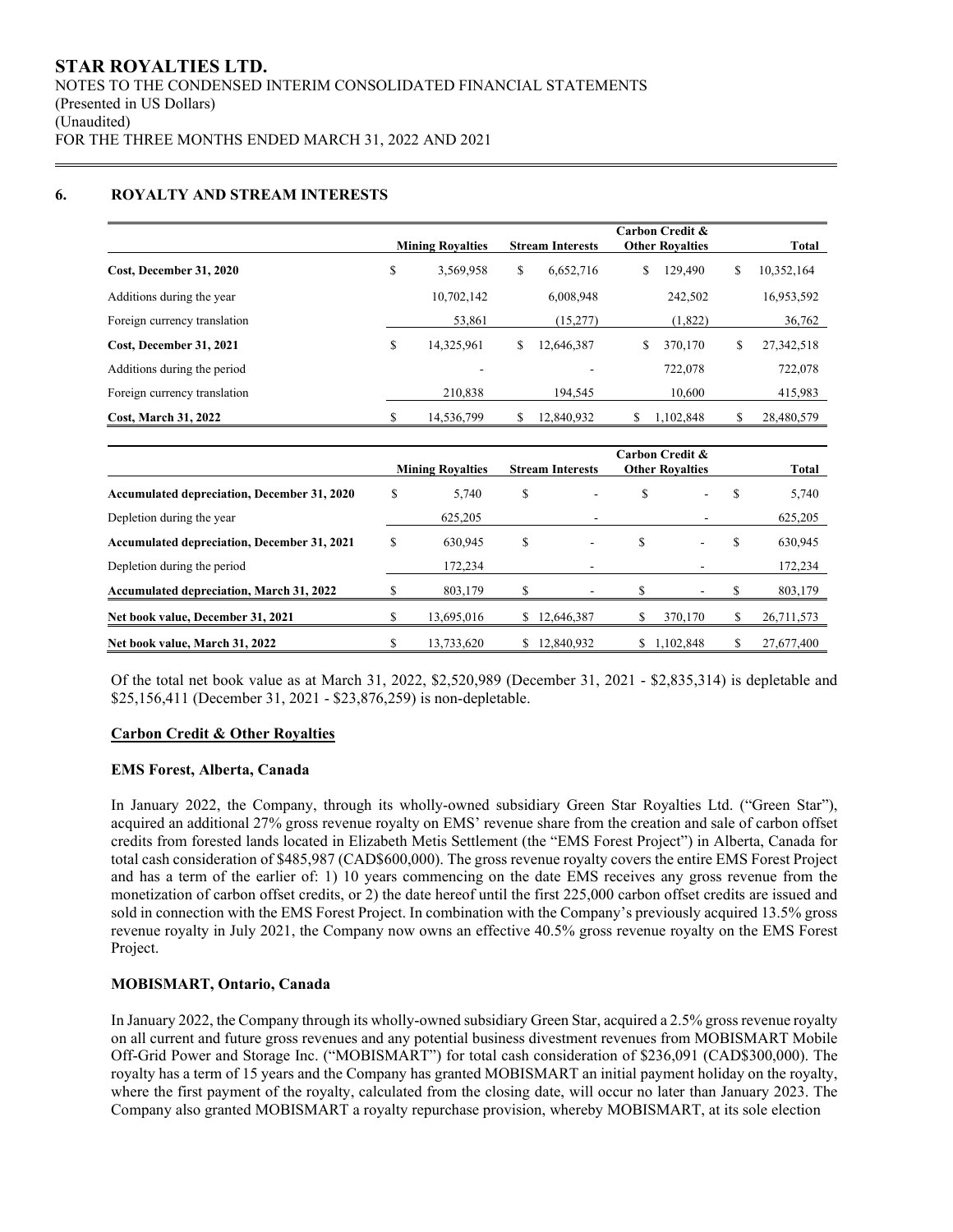### **6. ROYALTY AND STREAM INTERESTS (CONTINUED)**

and in connection with a potential go-public event, will have the right to repurchase the royalty in its entirety for CAD\$10,000,000 in cash, or partially on a pro rata basis. MOBISMART, at its sole election and only after five years have elapsed since the completion of its potential go-public event, will have the additional right to repurchase any part of the royalty not already repurchased during its go-public event, on the same pro rata basis.

# **7. RELATED PARTY TRANSACTIONS**

Related parties include key management personnel, and individuals or companies controlled by key management personnel. Key management personnel include those persons having authority and responsibility for planning, directing, and controlling the activities of the Company as a whole. The Company has determined that key management personnel consist of members of the Board of Directors and corporate officers, including the Company's Executive Chairman, Chief Executive Officer, Chief Investment Officer, Chief Business Development Officer, and Chief Financial Officer.

During the three months period ended March 31, 2022 and 2021, the Company entered into the following transactions with related parties:

|                                          | Three months ended    | Three months ended |
|------------------------------------------|-----------------------|--------------------|
|                                          | <b>March 31, 2022</b> | March 31, 2021     |
| Management cash compensation             | 304,604               | 221,291            |
| Marketing and shareholder communications | 9.201                 | 9,607              |
| Share-based compensation                 | 226,030               | 354,155            |
|                                          | 539,835               | 585,053            |

# **8. SHAREHOLDERS' EQUITY**

# **(a) Authorized**

The Company is authorized to issue an unlimited number of common shares without par value.

#### **(b) Issued share capital**

During the three-month period ended March 31, 2022, the Company entered into the following transactions:

- a) In February 2022, the Company settled the commitment to issue shares in relation to vested restricted share units ("RSUs"). The Company issued 416,665 common shares valued at \$176,492 (CAD\$225,001).
- b) In March 2022, the Company reclassed \$144,716 (CAD\$192,696) relating to the expired broker warrants, from contributed surplus to share capital.

# **(c) Stock options**

During the three-month period ended March 31, 2022, the Company entered into the following transactions:

On February 21, 2022, the Company issued 625,000 stock options to officers and directors of the Company with an exercise price of CAD\$0.60 per share. The stock options expire on February 21, 2032 and vest over three years in equal portions on the anniversary of the grant date. The fair value per stock option as determined on grant date was CAD\$0.40.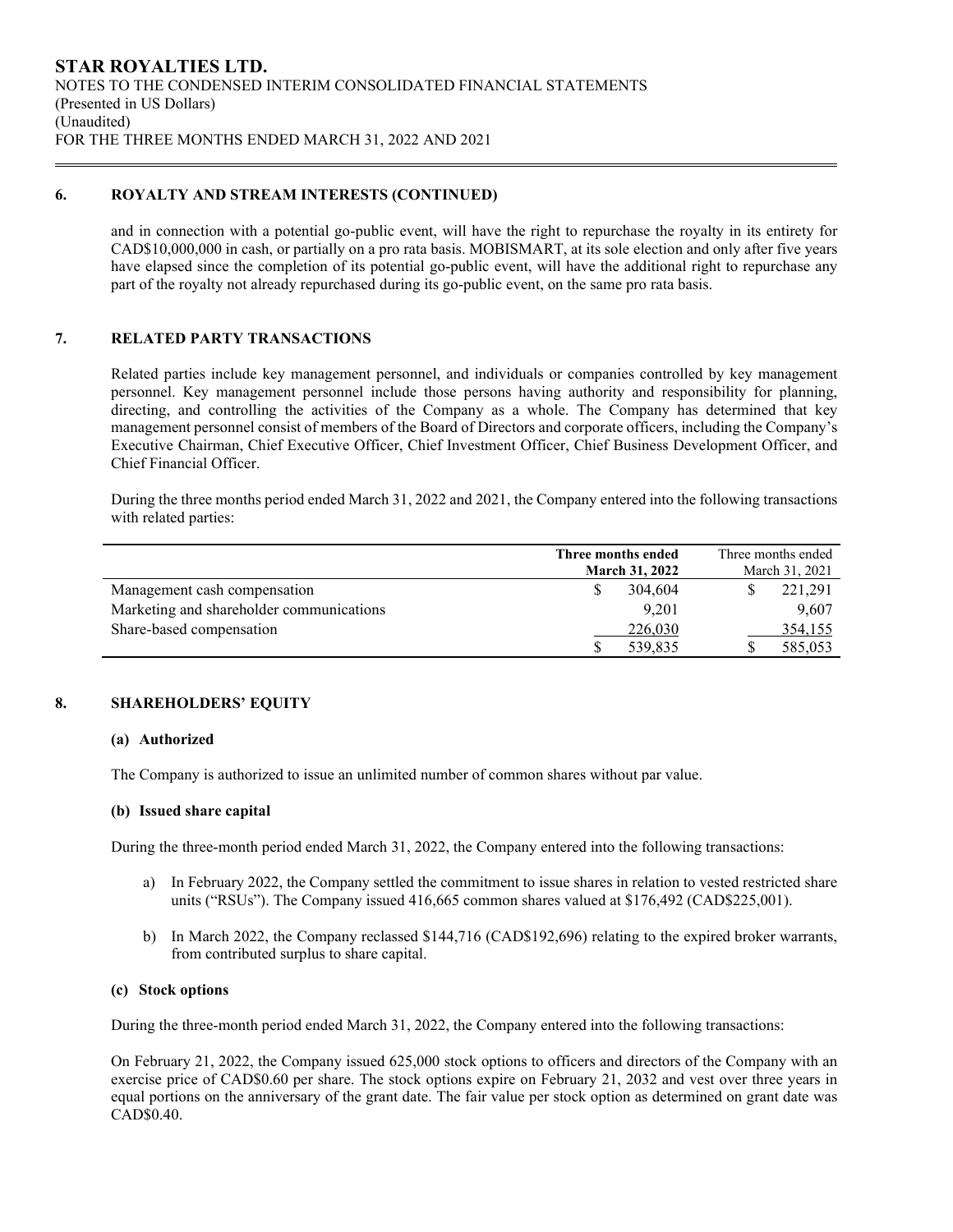## **8. SHAREHOLDERS' EQUITY (CONTINUED)**

During the three-month period ended March 31, 2022, the Company recorded share-based compensation expense of \$105,451 (Three months ended March 31, 2021 - \$317,131) in relation to vesting stock options in share-based compensation in the condensed interim consolidated statements of loss and other comprehensive loss.

#### **(d) RSUs**

During the three-month period ended March 31, 2022, the Company entered into the following transactions:

On February 21, 2022, the Company granted 1,215,000 RSUs to officers and directors of the Company. The RSUs granted are vested over three years in equal portions on the anniversary of the grant date. The fair value per unit on grant date was CAD\$0.60.

During the three-month period ended March 31, 2022, the Company recorded share-based compensation expense of \$120,579 (Three months ended March 31, 2021 - \$37,024) in relation to RSUs in share-based compensation in the condensed interim consolidated statements of loss and other comprehensive loss.

# **9. SEGMENT INFORMATION**

For the three-month period ended March 31, 2022, the Company had revenue of \$215,361 (Three months ended March 31, 2021 - \$146,072) from one of its royalties located in Australia within the mining royalties segment.

| The Company has non-current assets in the following geographic locations: |  |  |  |  |  |  |
|---------------------------------------------------------------------------|--|--|--|--|--|--|
|---------------------------------------------------------------------------|--|--|--|--|--|--|

|                      | March 31,    | December 31, |
|----------------------|--------------|--------------|
|                      | 2022         | 2021         |
| <b>United States</b> | \$12,840,932 | \$12,646,387 |
| Canada               | 12,005,558   | 11,107,699   |
| Australia            | 2,520,989    | 2,652,262    |
| Mongolia             | 309,921      | 305,225      |
|                      | \$27,677,400 | \$26,711,573 |

As at March 31, 2022, the Company's subsidiary Green Star does not meet the quantitative thresholds under IFRS 8 "Operating segments" to be a reportable segment. Green Star holds the carbon credit and other royalties as disclosed in Note 6.

#### **10. FINANCIAL AND CAPITAL RISK MANAGEMENT**

Financial assets and liabilities are classified in the fair value hierarchy according to the lowest level of input that is significant to the fair value measurement. Assessment of the significance of a particular input to the fair value measurement requires judgement and may affect placement within the fair value hierarchy levels. The hierarchy is as follows:

- Level 1: quoted prices (unadjusted) in active markets for identical assets or liabilities.
- Level 2: inputs other than quoted prices included in Level 1 that are observable for the asset or liability, either directly (i.e., as prices) or indirectly (i.e., derived from prices).
- Level 3: inputs for the asset or liability that are not based on observable market data (unobservable inputs).

The carrying value of cash and cash equivalents, receivables and accounts payable and accrued liabilities, approximates fair value due to the short-term nature of the financial instruments.